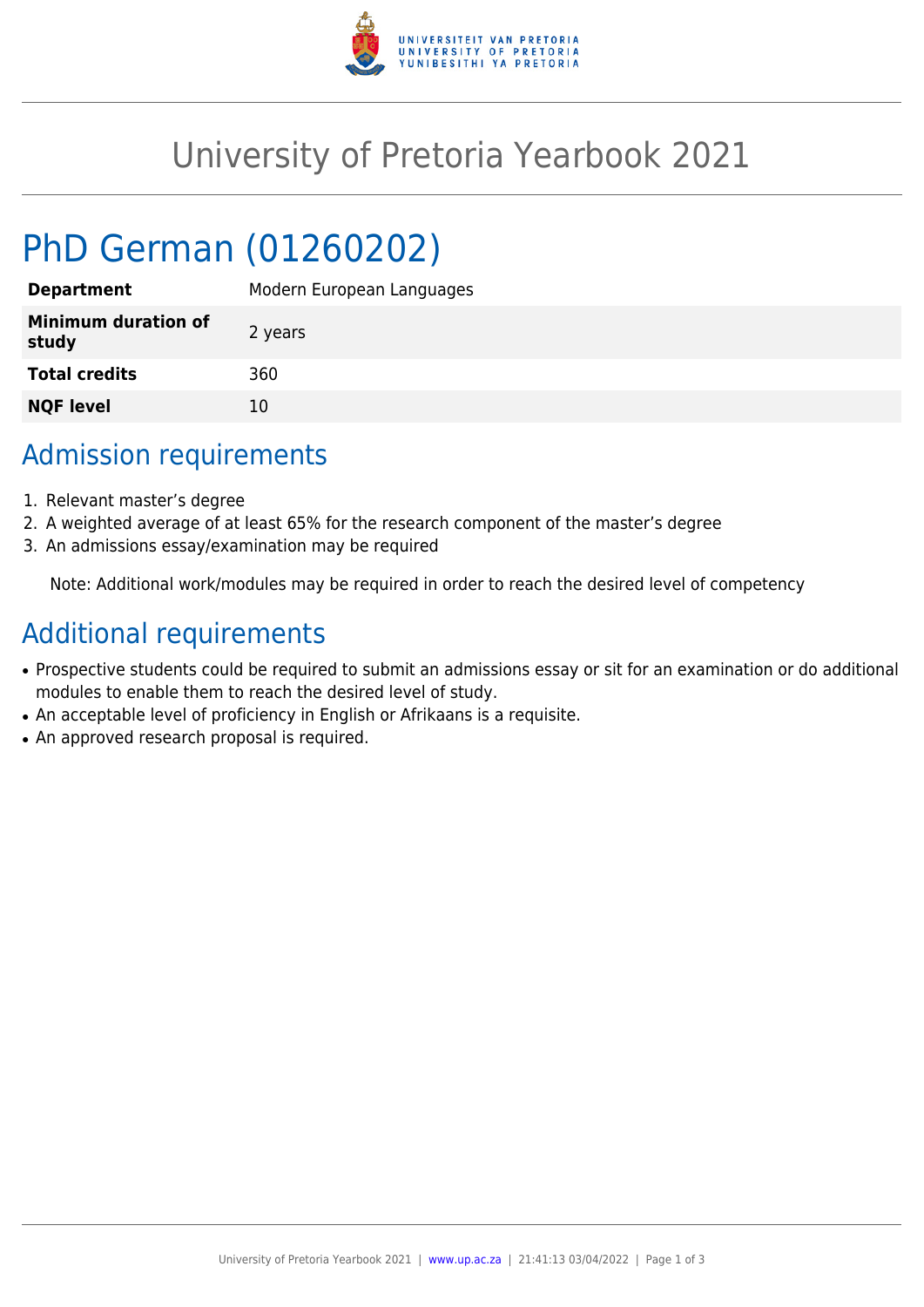

# Curriculum: Year 1

**Minimum credits: 360**

### **Core modules**

#### **Thesis: German 990 (DTS 990)**

| <b>Module credits</b>         | 360.00                                    |
|-------------------------------|-------------------------------------------|
| <b>NQF Level</b>              | 10                                        |
| <b>Prerequisites</b>          | No prerequisites.                         |
| <b>Language of tuition</b>    | Module is presented in German             |
| <b>Department</b>             | Ancient and Modern Languages and Cultures |
| <b>Period of presentation</b> | Year                                      |